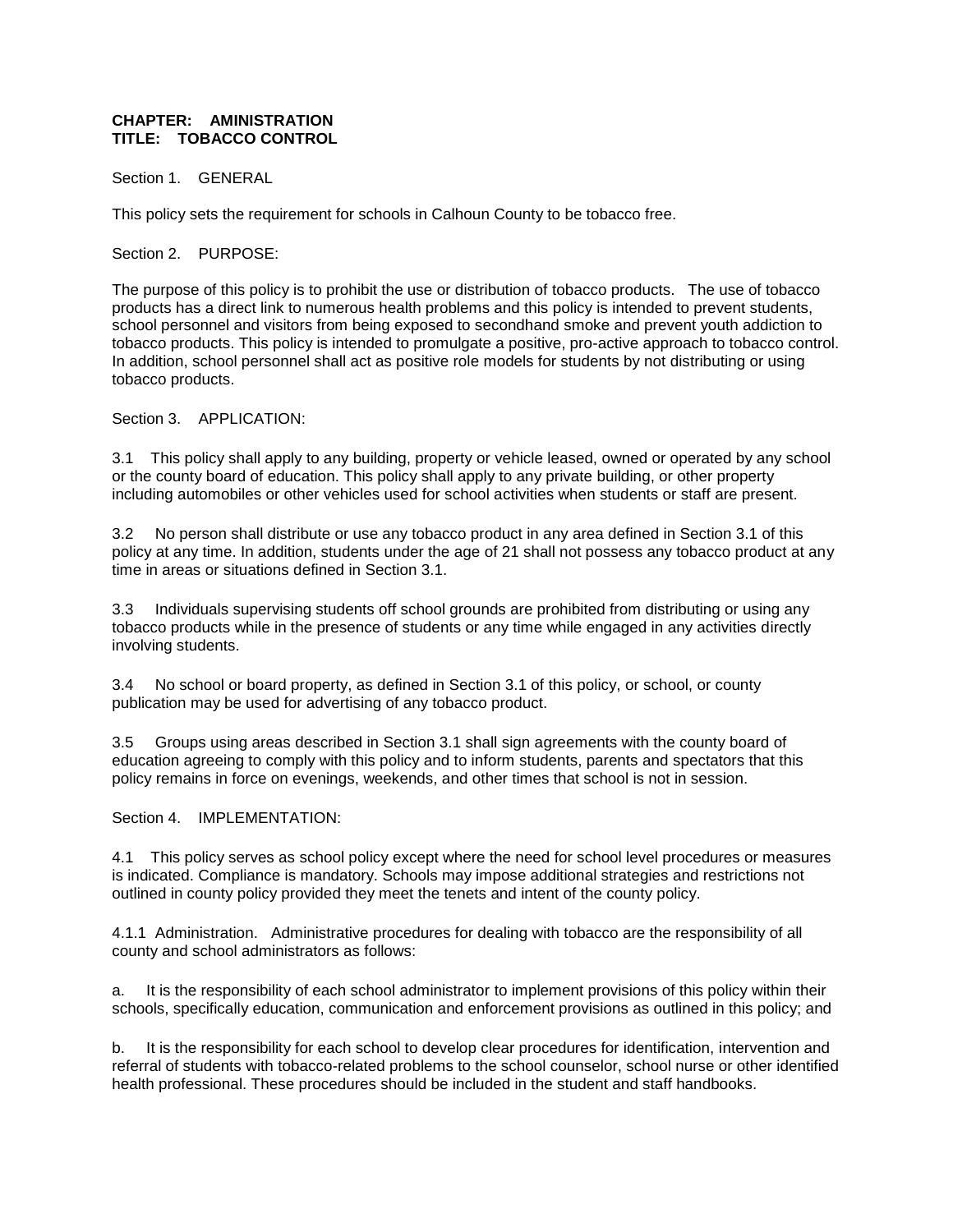c. It is the responsibility of each school to maintain an environment for students, staff and visitors that presents no physical harm, discomfort or unsanitary condition resulting from tobacco product use.

4.1.2 Communication. The county board of education shall provide uniform and coordinated communication efforts for school, staff and the public during initial implementation and whenever countywide activities or programs are offered. On-going communications shall be a vital part of the county tobacco policy and will include, at a minimum, procedures for communicating the policy to students, staff, parents, visitors and the community at large as follows:

a. Staff Development. It shall be the practice of the individual school and county board of education to provide appropriate staff development regarding the current policy. In addition, provision of training for facilitators for cessation education and support programs for students will be at the discretion of each individual school.

b. Employee and Student Handbooks. Employee and student handbooks shall include information regarding the scope of the policy and, in accordance with due process, sanctions for violations.

c. Parent/Guardian Notification. All parents should be given notification, in accordance with due process, about the sanctions for violations which will be enacted should their child violate this policy..

d. Public Notification. Should include, at a minimum, the placing of signs indicating tobacco-free area on school grounds and vehicles; announcements of the policy at all school and county sponsored functions, and agreements with all groups using school facilities or property as outlined in Section 3.5 of this policy. Each school may decide how to best assure all stipulations for off-campus activities in Section 3 are adhered to by non-school and school personnel.

e. Other Communication Procedures. In addition, it shall be the responsibility of each school to select one or more of the following communication procedures for communicating the policy to students, school staff, parents, visitors and the community at large.

- 1. Students
- a. Discuss the policy with students at student orientation meetings.
- b. Spread the information through student organizations and activities.
- c. Place or make announcements in school publications and/or via school media.
- d. Have students design posters, banners, and signs.

e. Tell students about opportunities for tobacco cessation and support programs at school or in the community and provide information about how students can sign-up for these programs.

2. School Staff

a. Provide every staff member with a copy of the policy and discuss any changes in school tobacco policy and enforcement at staff meetings, such as faculty senate.

b. Post information in staff lounges or offices.

c. Tell staff about opportunities for tobacco cessation and support programs in the community and provide information about how staff can sign-up for these programs.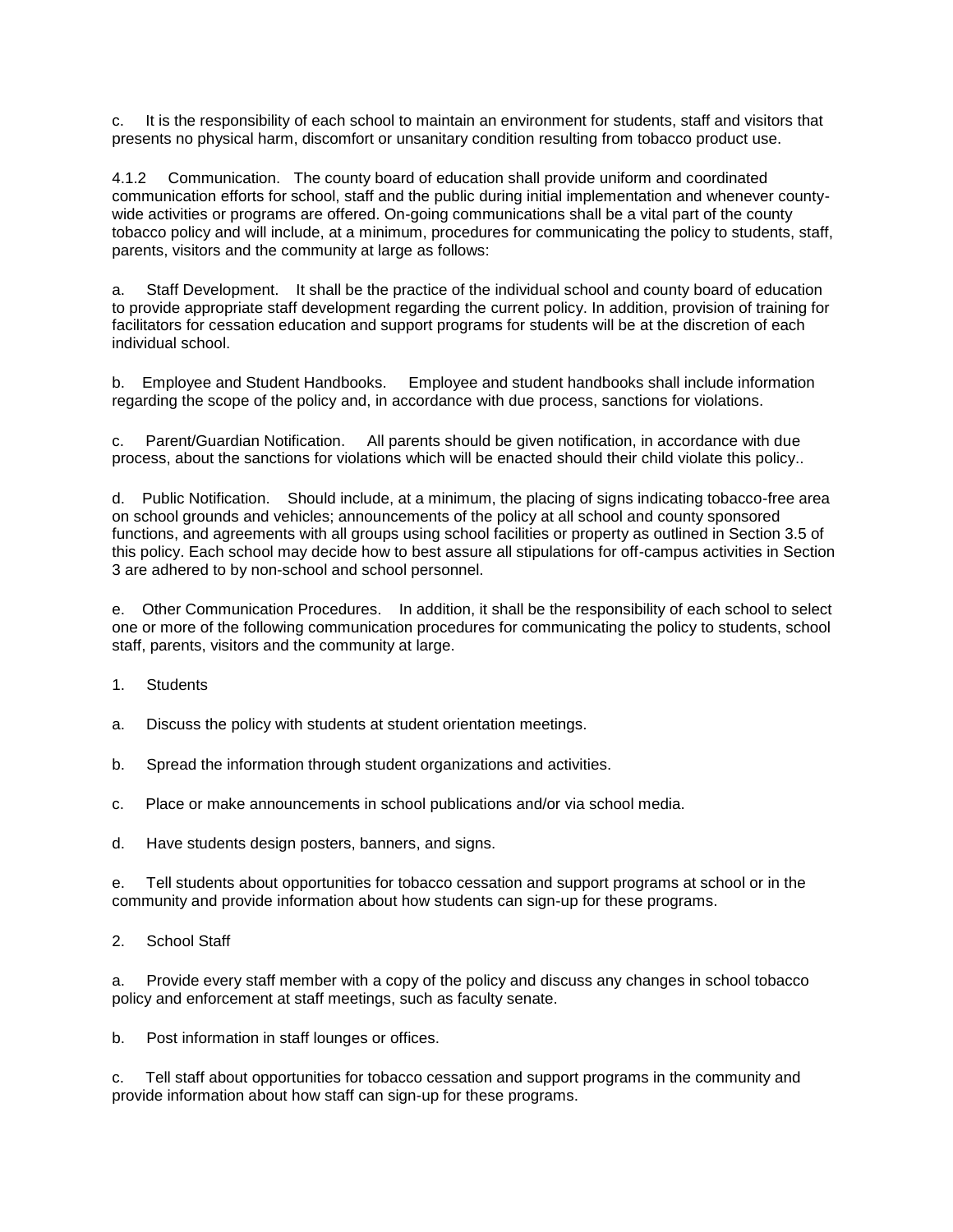d. Inform potential employees of the policy in all job interviews.

3. Parent/Guardian

a. Send a letter to each parent or guardian explaining the policy changes, giving reasons for the changes and asking for support.

b. Ask parents to sign student-school contracts for participation in extra and co-curricular activities.

c. Discuss the policy changes at the PTA/PTO or LSIC meeting.

d. Include an article outlining the policy and implications of the policy in school newsletters and school or community newspapers.

## 4. Public/Community

a. Post signs at all entrances to school property and on all vehicles owned by the school. Other places to post signs include gathering places, restrooms, loading areas, and stairwells.

b. Remove all ashtrays from school property, especially those outside the entrances to school buildings if not previously removed.

c. Announce the new policy at all athletic events, meetings, concerts and plays.

d. Train students, staff and community volunteers to politely ask community members to respect school policy and to avoid communicating in a way that sounds judgmental or would escalate conflict.

e. Ask students, staff and community volunteers to assist in distributing informational flyers at school events.

f.. Communicate the policy to parents and business volunteers who are assisting in supervising youth on off-campus activities which might include field trips, job shadowing or community service.

g. Be aware of the difficulty for those who use tobacco and sensitive to their concerns, but enforce the policy on a consistent basis.

h. Inform vendors who provide supplies, materials and services on a regular basis to the school about the policy.

4.1.3 Prevention Education. Required Health Education Program of Study (WV Board of Education Policy 2520.06) shall be coordinated with Safe and Drug Free school activities and programs to provide a comprehensive K-12 tobacco prevention curriculum for all children in the county. School administrators, Local School Improvement Councils and School Curriculum Teams should assure that prevention education efforts are coordinated and age-appropriate.

a. Health Education Instruction. County health education programs of study include instructional objectives related to prevention of tobacco use, assessment of hazards of tobacco and benefits of remaining tobacco-free, and skills to refuse peer pressure to use tobacco products K-12 as outlined in WV Board of Education Policy 2520, Health Education Instructional Goals and Objectives.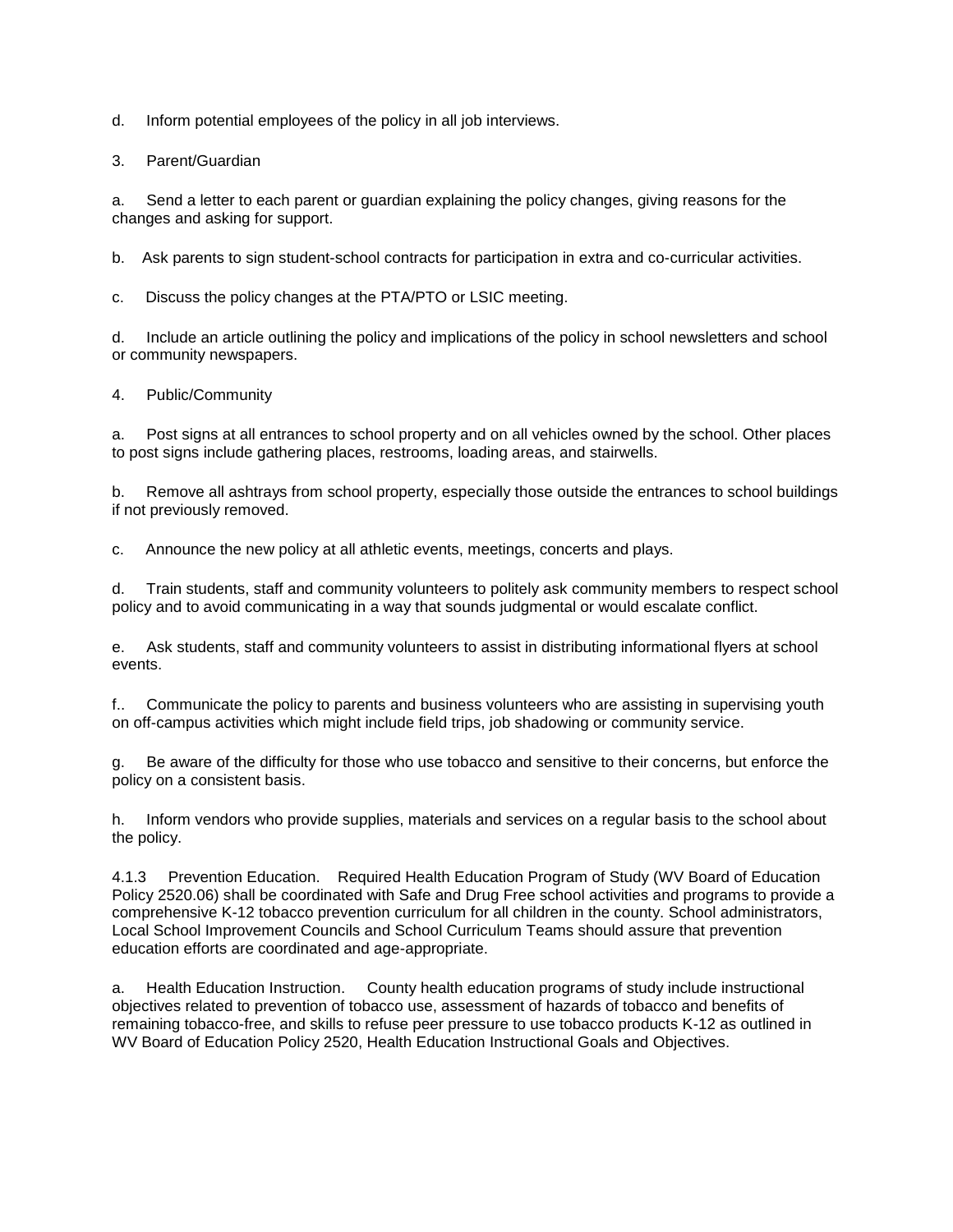b. Safe and Drug Free School Program. School-wide or targeted grade-level programs sponsored by safe and drug free schools funds shall be coordinated with other prevention education efforts and meet guidelines and stipulations set forth in drug free schools grants for use in prevention education efforts.

4.1.4 Cessation Support Education. All schools will be provided with a list of available cessation programs to refer staff and students interested in cessation. Cessation support education shall not be used as a punishment for those caught violating policy, although referral information should be provided by the school administration to these individuals in addition to any sanction taken by the school. Individual schools will make the determination to provide or refer, if available, to voluntary cessation education and support programs which address the physical, psychological and social issues associated with nicotine addiction and provide on-going support and reinforcement necessary for desired behavior change.

a. Referrals may be made to the locally determined site for tobacco cessation classes for staff and students.

b. Information regarding upcoming cessation support education programs will be given to all students in grades 5-12 and staff via the regular school calendar and through posted announcements in school newsletters and on bulletin boards per individual school strategy.

c. Schools may elect to provide a cessation support education program for students.

4.2 Board Action (Enforcement). The county board of education has decided that all schools shall adhere to the following for enforcement of tobacco control policy.

a. For Students:

Counseling. All students should be referred to the guidance counselor or other school health services or psychological services, if applicable, for all offenses.

School/Community Service. Students may be given the option of a school or community service assignment prior to suspension.

Mandatory Education Program. It is strongly recommended that all student violators attend an educational program or receive educational material that discusses the addiction process and cessation options.

Parent/Guardian Notification. Parent/guardians will be notified of all violations and subsequent sanctions placed on the student.

Police Notification/Prosecution. The principal shall notify police and have a warrant issued and refer students to magistrate court for violations.

Suspension. Any student found to be using tobacco on school property will be suspended from school for three school days. A first-time offender of this policy will be given the opportunity to attend schoolapproved tobacco awareness classes in-lieu of serving the suspension, but the class will be recorded in the student's records. If the student does not attend all the tobacco awareness classes, the suspension would be imposed in full.

In accordance with due process, violations of this policy may include any of the following:

(1) Contact parent or legal guardian (mandatory).

(2) Notification of the police of this violation and a warrant be issued (mandatory).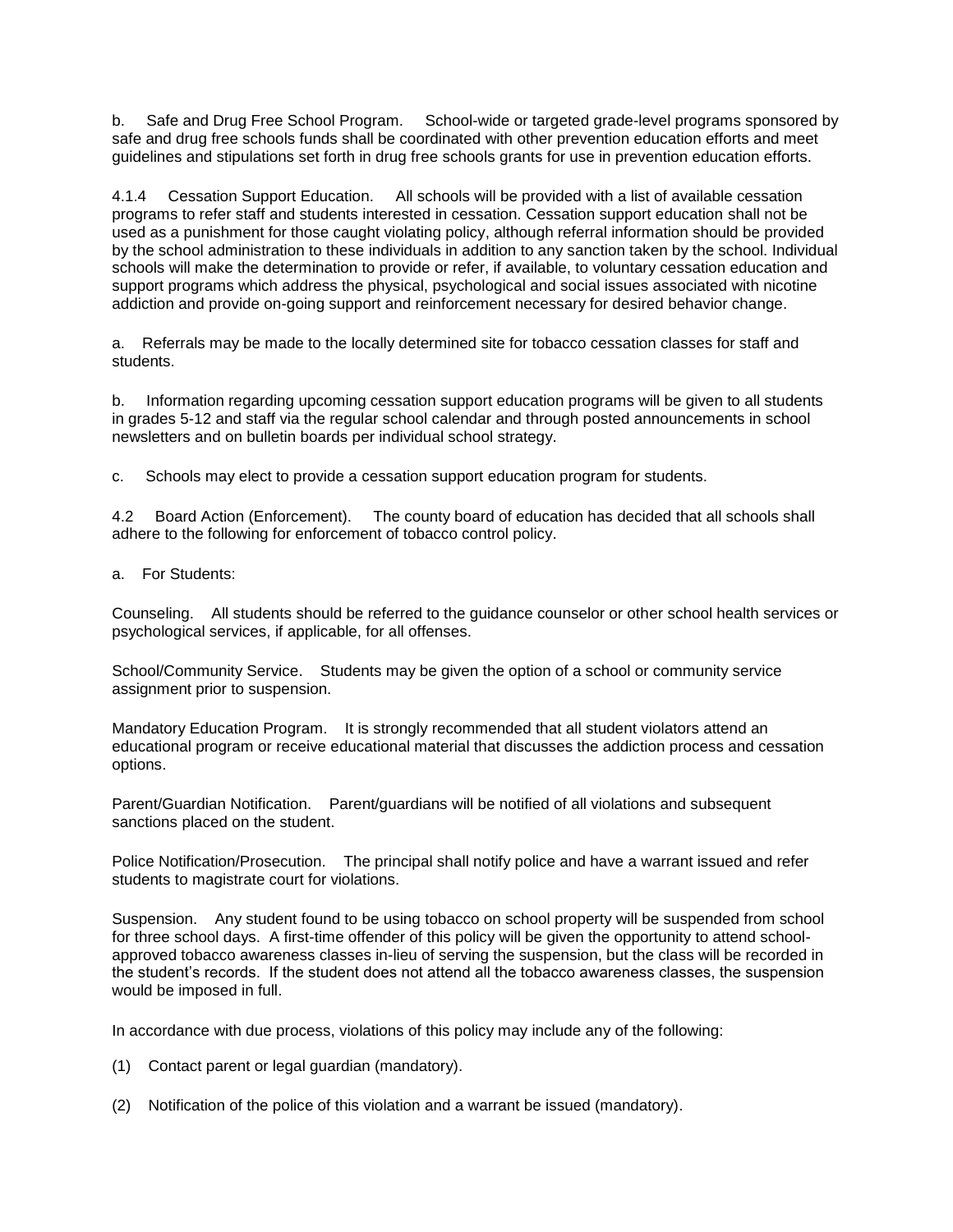- (3) Referral of student to the guidance counselor.
- (4) Referral to education program on tobacco.
- (5) Community or school service assignment.
- (6) In-school suspension/detention.
- (7) Suspension.
- (8) Expulsion.
- b. For Staff:

All staff in violation of the policy should be provided information or referral regarding smoking cessation programs, although participation in such programs will be voluntary on the part of staff.

Employee Evaluation/Record. All staff violations require a documentation on staff evaluation forms and work records.

Mandatory Education Session. All employees violating the policy will be required to attend an educational program or receive educational material that discusses the addiction process and cessation options.

In accordance with due process, violations of this policy may include any of the following:

- (1) Notification of the police of this violation and a warrant be issued (mandatory).
- (2) Conference with supervisor.
- (3) Required to submit improvement plan.
- (4) Written reprimand.
- (5) Attendance at education session on tobacco or employee provided with information.
- (6) Suspension without pay.
- (7) Referral to the county board of education for termination.

Employee violations will be considered insubordination and subject to disciplinary action.

c. For the Public:

Public sanctions should involve the following:

(1) Request to individual to stop and refer to school policy.